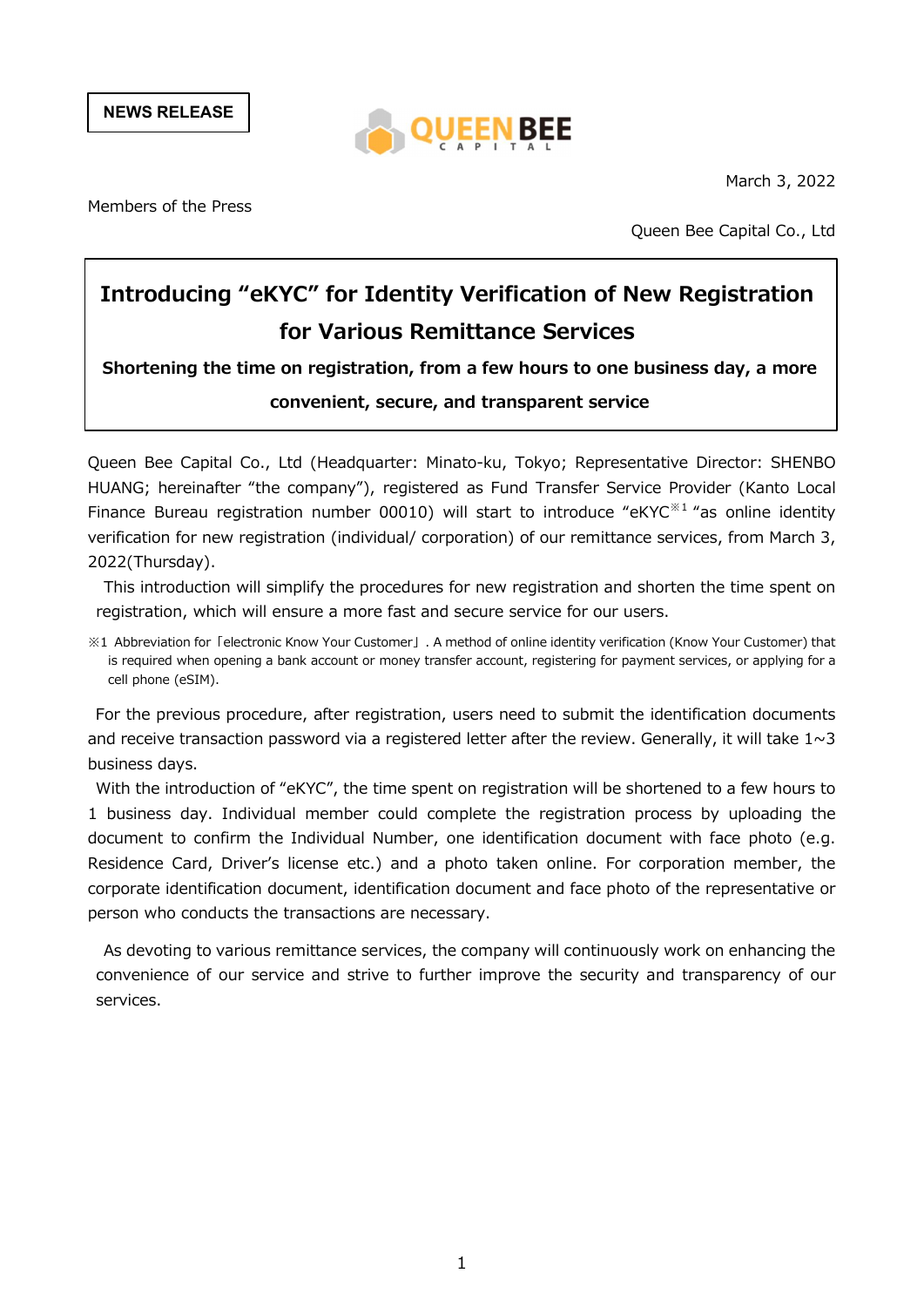#### <Use Flow>

1 . After the registration, please upload the document to confirm the Individual Number(My Number)



2.Take a photo of the identification documents/ your face (Through an external eKYC website)



3 . Upload the photo of the identification documents/ your face (Through the external eKYC website)

4.We will inform you the result as soon as the review is completed